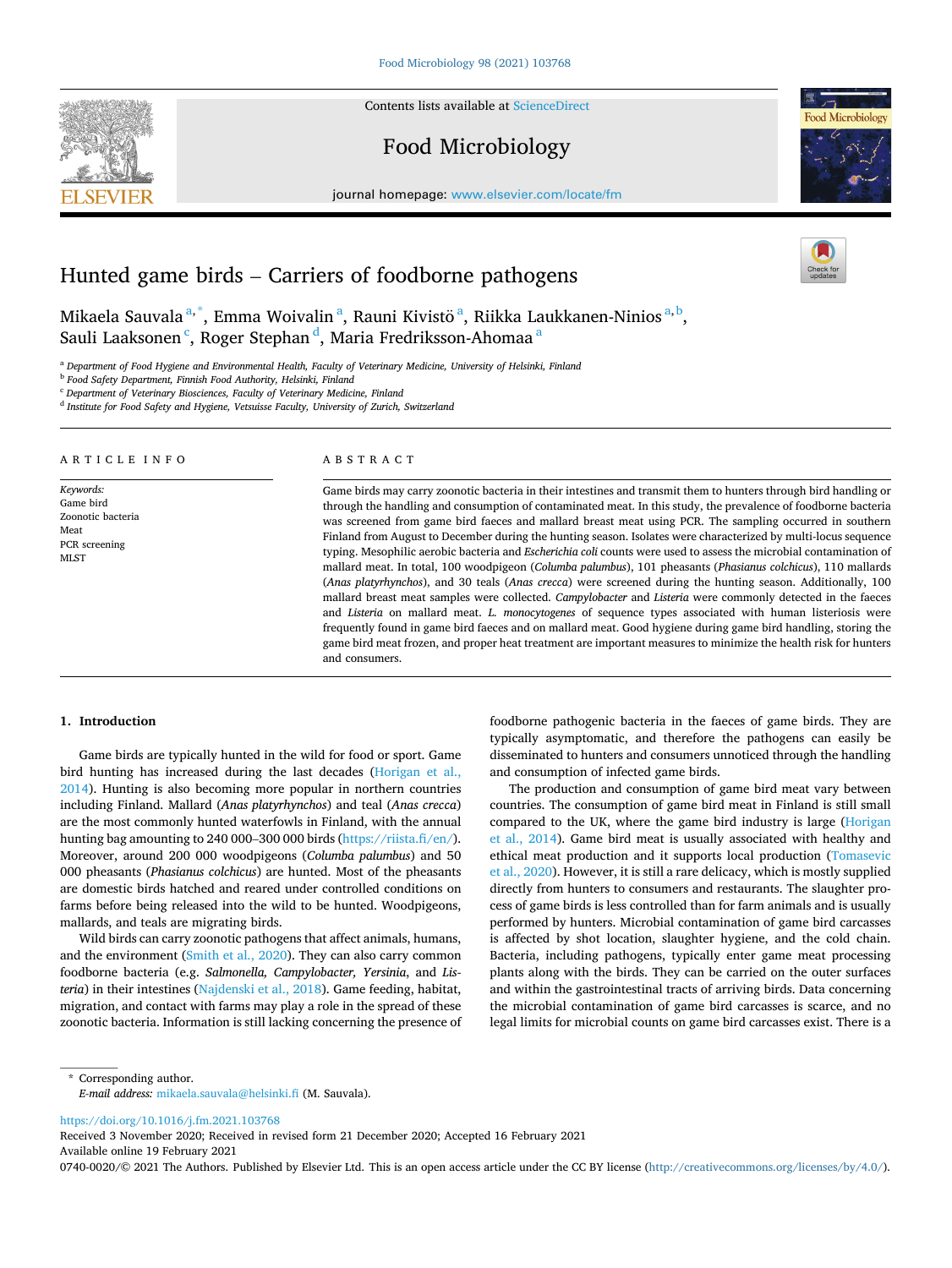risk of sporadic foodborne infections associated with the preparation and consumption of game bird meat (Horigan et al., 2014).

A limited number of reports exist on the prevalence of foodborne pathogens in game birds. Thus, this study was performed to explore the prevalence of important foodborne pathogens (*Salmonella, Campylobacter, Yersinia,* and *Listeria*) linked to hunted game birds. We additionally assessed the microbiological quality and safety of the breast meat of hunted mallards.

# **2. Materials and methods**

# *2.1. Sampling and sample preparation*

We studied the presence of zoonotic foodborne pathogenic bacteria (*Salmonella, Campylobacter, Yersinia,* and *Listeria*) in the colon content of 100 woodpigeons, 101 pheasants, 110 mallards, and 30 teals hunted in southern Finland. Pheasant and mallards have been reared until approximately one month of age at two farms and then released into the wild where they were given supplementary feeding. The samples were collected between August and December during the hunting season in 2013 and 2014. Intestinal samples were collected during evisceration and transported chilled to the laboratory. A 1-g sample was taken from the colon and mixed with 9 ml of buffered peptone water (BPW, Labema, Kerava, Finland).

Additionally, we studied the presence of foodborne pathogenic bacteria and the number of mesophilic aerobic bacteria (MAB) and *Escherichia coli* (EC) on duck meat originating from 100 hunted mallards. The mallards were hunted on 8 different days during the hunting season of 2016 in southern Finland. They were delivered uneviscerated to a small game processing plant on the hunting day. The birds were sampled after plucking and evisceration before chilling. The skin side of the breast fillet (50  $\text{cm}^2$ ) was swabbed with a moistened cotton swab according to Sauvala et al. (2019). Between 5 and 15 samples were collected on 8 sampling days. The samples were transported chilled to the laboratory. The swab moistened with 10 ml of BPW was mixed with 40 ml of BPW.

# *2.2. PCR screening and isolation of foodborne pathogenic bacteria*

We screened the presence of *Campylobacter* (*rrn*)*, Salmonella (ttr)*, *Yersinia* (*ail*), and *Listeria* (*mlp*) by real-time PCR based on SYBR Green according to Sauvala et al. (2019). DNA was extracted using ZR Fecal DNA MiniPred™ (Nordic BioSite Oy, Helsinki, Finland) and Chelex®100 resin (BioRad, Hercules, California) for faecal and carcass samples, respectively.

*Salmonella*, *Yersinia,* and *Listeria* were isolated from ON-enrichment according to Sauvala et al. (2019). *Campylobacter* was isolated from pheasant and mallard faeces according to Kovanen et al. (2019).

# *2.3. Bacterial counts on the breast meat of mallards*

The numbers of MAB and EC were determined according to Sauvala et al. (2019). *E. coli* was isolated using Harlequin *E. coli* –agar (Labema) instead of a Chromocult plate. Detection limits for MAB and EC were 1.3  $\log_{10}$  cfu/cm<sup>2</sup> (20 cfu/cm<sup>2</sup>) and 0.7  $\log_{10}$  cfu/cm<sup>2</sup> (5 cfu/cm<sup>2</sup>), respectively.

### *2.4. Multi-locus sequence typing (MLST) of Yersinia and Listeria isolates*

The DNA of *Yersinia* and *Listeria* isolates were extracted using Pure-Link Genomic DNA Mini Kit (Invitrogen, Carlsbad, USA). Whole-genome sequencing was performed using NovaSeq6000 at the Center for Genomics and Transcriptomics (CeGaT, Tuebingen, Germany). Reads were assembled into contigs using the Patric web-based service (https://www.patricbrc.org/app/Assembly). The sequence types (ST) of The sequence types (ST) of *Y. pseudotuberculosis* and *L. monocytogenes* isolates were assigned by the

web-based service of the Center for Genomic Epidemiology (https://cge. cbs.dtu.dk/services/MLST/). Kovanen et al. (2019) have reported on the MLST of *C. jejuni* isolates from pheasants and mallards.

# *2.5. Statistical analyses*

Data were analysed using SPSS statistic version 25 (IBM, Armonk, NY). Non-parametric tests were used for both categorical (pathogens) and continuous variables (MAB and EC) because they were not normally distributed (Kolmogorov-Smirnov test of normality). P *<* 0.05 was statistically significant.

# **3. Results and discussion**

In this study, we focused on the prevalence of *Salmonella, Campylobacter, Yersinia,* and *Listeria* in game birds, which are commonly associated with human foodborne diseases in the EU (EFSA and ECDC, 2019). PCR was used to screen for the presence of these pathogens in game birds. We found all the pathogens in the colon contents of hunted game birds in Finland, with varying prevalences between the bird species (Table 1).

Birds are considered a major reservoir for *Campylobacter*, which is the most common cause of human foodborne enteritis in Europe (EFSA and ECDC, 2019). It is a gastrointestinal commensal in birds, which seldom induces infection. *Campylobacter* (*rrn*) was the most frequently detected pathogen in the faecal samples of all four hunted game bird species in our study (Table 1). Earlier studies (Horigan et al., 2014) have also frequently found this pathogen in asymptomatic game birds. In a recent study from Germany, *C. jejuni* was detected in 12% of hunted ducks by PCR (Thierfelder et al., 2019). *Campylobacter* was significantly (p *<* 0.05, Fisher's exact test) more often detected in mallards (71%) and teals (73%) than in woodpigeons (27%) and pheasants (22%) in our study. One reason for this may be that they were reared in small natural ponds, which were crowded with birds. Ponds are ideal environments for *Campylobacter*, where it may easily spread between birds. *C. jejuni*, which is the most common species causing human campylobacteriosis, was the only thermotolerant *Campylobacter* species identified in hunted mallards and pheasants. The STs of *C. jejuni* isolates have recently been reported from mallards and pheasants (Kovanen et al., 2019). Most of the STs of mallards were novel; however, some were also types found in humans. Only ST 19 was found in pheasants. It is a widely distributed type associated with human campylobacteriosis. ST19 was quite recently reported in game pheasants in the UK (Seguino et al., 2018).

In addition to *Campylobacter*, *Listeria* (*mpl*) was also detected in all hunted game bird species in our study (Table 1). The prevalence varied from 14% (pheasants) to 34% (mallards). *L. monocytogenes*, which is the most important human pathogenic species, was isolated from 15 mallards, 9 pheasants, and one teal (Table 2). Most isolates (88%) belonged to serotype 1/2a found in pheasants, mallards, and teals. Serotype 1/2b was found in two mallards and serotype 4b in a pheasant. Two atypical hemolytic *Listeria innocua* isolates, which were recently confirmed to be pathogenic, were found in a mallard and a pheasant (Moura et al., 2019). *Listeria* has rarely been isolated from game birds in earlier studies (Horigan et al., 2014). However, Hellström et al. (2008) isolated *L. monocytogenes* from 36% of wild bird faecal samples. Most of the STs found in game bird faeces in our study (Table 2: ST1, 7, 20, 37, 224, 391, 400, and 451) have been identified in humans in Europe (https://bigsdb. pasteur.fr/listeria/). Some (ST1, 7, 37, and 451) have also been found in humans with listeriosis in Finland (Finnish Institute for Health and Welfare). The prevalence of *Listeria* in the intestinal tracts of birds may reflect the degree of contamination in their environments, which may explain the high prevalence of *Listeria* in mallards living in small contaminated ponds in our study.

*Salmonella* was the second most commonly reported cause of enteritis and the most common cause of foodborne outbreaks in 2018 within the EU (EFSA and ECDC, 2019). It can also be pathogenic to birds,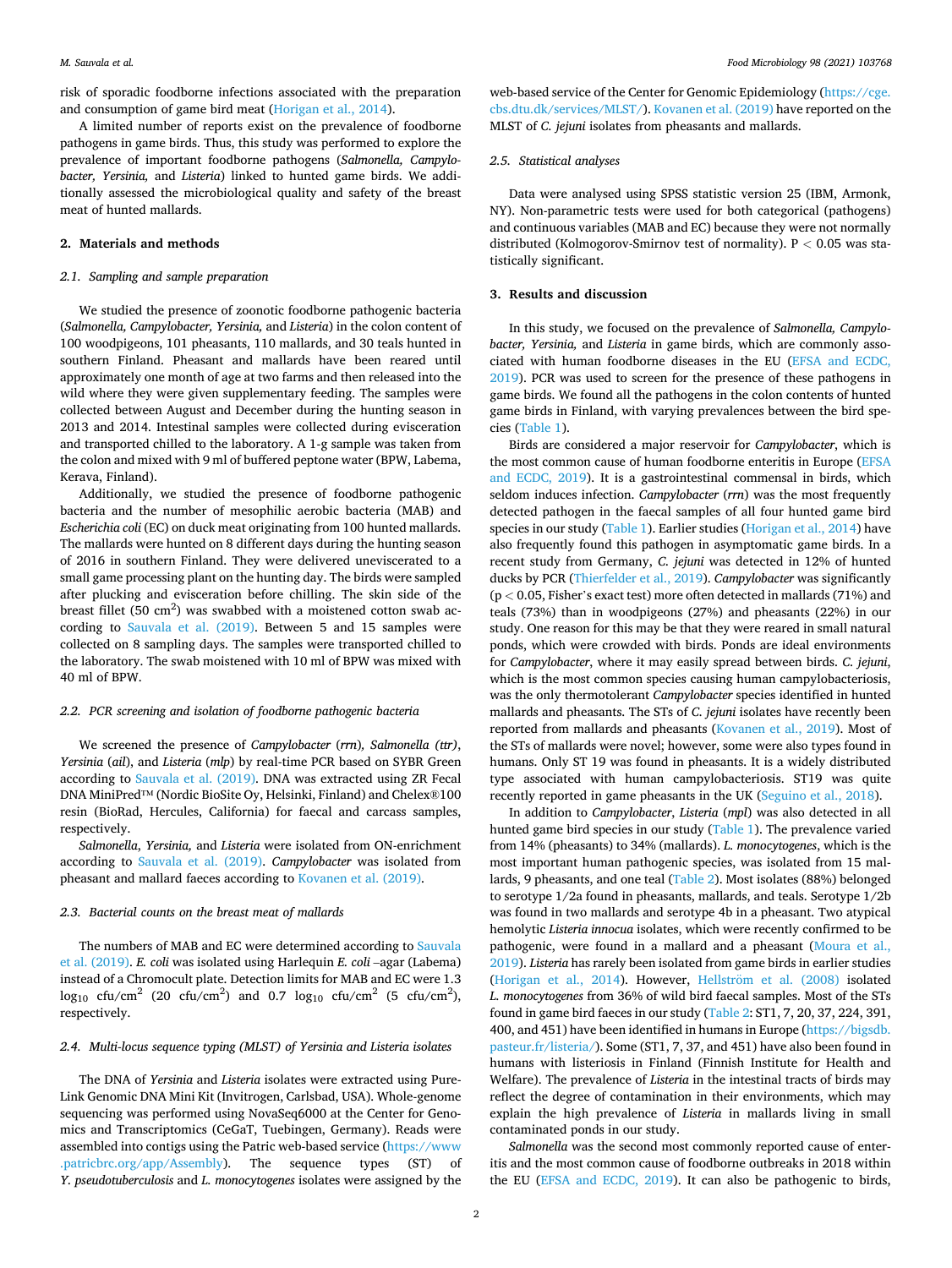#### **Table 1**

Prevalence of foodborne pathogenic bacteria in the faeces of hunted game birds by PCR.

| Game bird               | Salmonella (ttr) |              | Campylobacter (rrn) |               | Yersinia (ail)    |              | Listeria (mpl)    |               |
|-------------------------|------------------|--------------|---------------------|---------------|-------------------|--------------|-------------------|---------------|
|                         | $\%$             | 95%CI        | $\%$                | 95%CI         | $\%$              | 95%CI        | $\%$              | 95%CI         |
| Woodpigeon<br>$N = 100$ | ${<}1.0$         | $0.0 - 3.6$  | 26.6 <sup>a</sup>   | $17.1 - 35.7$ | ${<}1.0^a$        | $0.0 - 3.6$  | 20.0              | $12.7 - 29.2$ |
| Pheasant<br>$N = 101$   | 5.0              | $1.6 - 11.2$ | 21.8 <sup>a</sup>   | $14.2 - 31.1$ | 5.9               | $2.2 - 12.5$ | 13.9 <sup>a</sup> | $7.8 - 22.2$  |
| Mallard<br>$N = 110$    | 3.6              | $1.0 - 9.0$  | 70.9 <sup>b</sup>   | 61.5-79.2     | 10.0 <sup>b</sup> | $5.1 - 17.2$ | $33.6^{b}$        | 24.9-43.3     |
| Teal<br>$N = 30$        | 3.3              | $0.1 - 17.2$ | $73.3^{b}$          | $54.1 - 87.7$ | < 3.3             | $0.0 - 11.6$ | 16.7              | $5.6 - 34.7$  |

a and b differ significantly from each other at the 0.05 level using the Fisher's exact test.

**Table 2** 

*Listeria monocytogenes* isolates found in game bird faeces and meat.

| Source   |               | Isolation<br>year | Number of<br>isolates | Serotype         | Sequence<br>types      |
|----------|---------------|-------------------|-----------------------|------------------|------------------------|
| Pheasant | Faeces        | $2013 - 14$       | 8                     | 1/2a             | 7, 20, 37, 451,<br>585 |
|          |               |                   | 1                     | 4b               | 1                      |
| Mallard  | Faeces        | $2013 - 14$       | 13                    | 1/2a             | 37, 391, 400,          |
|          |               |                   |                       |                  | 451, 585               |
|          |               |                   | $\overline{2}$        | 1/2 <sub>b</sub> | 224                    |
| Teal     | Faeces        | 2013              | 1                     | 1/2a             | 37                     |
|          | <b>Breast</b> | 2016              | 13                    | 1/2a             | 8, 18, 412,            |
|          | meat          |                   |                       |                  | 451, 585               |

<sup>a</sup>bold STs have been found on moose and deer carcasses in Finland (Sauvala et al., 2019).

especially if birds are immunocompromised (Minias, 2020). The prevalence of *Salmonella* in healthy game birds has been reported to be low (*<*5%) (Horigan et al., 2014). *Salmonella* (*ttr*) was also rarely detected in the faeces of hunted game birds in our study. The highest prevalence (5%) was detected among pheasants (Table 1). Paulsen et al. (2008) found no *Salmonella* in hunted pheasants in the Slovak Republic. *Salmonella* has also rarely been reported in healthy migratory birds (*<*1%), including hunted waterfowl (Antilles et al., 2015; Grigar et al., 2017; Najdenski et al., 2018). It seems that *Salmonella* is quite rarely excreted in the faeces of healthy game birds.

Yersiniosis was the fourth most commonly reported foodborne zoonosis in 2018 within the EU (EFSA and ECDC, 2019). Finland had the highest incidence rate of 9.6 cases per 100 000 inhabitants. *Y. pseudotuberculosis* causes yersiniosis to a lesser extent than *Y. enterocolitica*, which causes most (*>*95%) of the cases. Birds usually carry *Yersinia* in their intestines without any symptoms but *Y. pseudotuberculosis* in particular can cause yersiniosis, a systemic infection under stressful conditions (Le Guern et al., 2016; Rouffaer et al., 2017; Stoute et al., 2016). *Yersinia* (*ail*-positive) was detected in pheasants (6%) and mallards (10%) in our study. We isolated *ail*-positive *Y. enterocolitica* from one mallard and *Y. pseudotuberculosis* serotype O:1 from three pheasants. All *Y. pseudotuberculosis* isolates belonged to ST90 (McNally scheme), which has been found in wild birds and humans in Europe (https://enterobase.warwick.ac.uk/species/index/yersinia). The ST of the *ail*-positive *Y. enterocolitica* was unknown. In a recent study, no *ail*-positive *Yersinia* was found in hunted free-living birds in Poland, including mallards and woodpigeons (Odyniec et al., 2020). Rouffaer et al. (2017) reported a high prevalence (31%) of non-pathogenic (*ail*-negative) *Y. enterocolitica* in sparrows in Belgium. They found *Y. pseudotuberculosis* from 4% of the sparrows. *Y. enterocolitica* (*ail*-positive) and *Y. pseudotuberculosis* have sporadically also been reported in migratory birds (Najdenski et al., 2018; Niskanen et al., 2003). This shows that potentially pathogenic (*ail*-positive) *Y. enterocolitica* and *Y. pseudotuberculosis* are circulating among game birds.

Foodborne pathogens may be transmitted from the intestinal tracts

of hunted game birds to the carcass and meat during evisceration. *Salmonella,* which was a quite rare (3.6%) finding in mallard faeces, was not detected on mallard breast meat in our study (Table 3). *Campylobacter*, which was a common finding (71%) in mallard faeces, was detected on only 9% of the mallard meat samples, indicating relatively good slaughter hygiene. *Yersinia* was also detected on mallard meat (3%). A high prevalence of *Listeria* (44%) was an unexpected finding in our study. *L. monocytogenes* serotype 1/2a, which was the dominant type in mallard faeces, was isolated from 13 meat samples. Sequence types ST8, 18, and 451 found on mallard meat have also been associated with human listeriosis in Finland (Finnish Institute for Health and Welfare), indicating a possible health risk for consumers during meat handling. However, the possible link between mallard meat and human listeriosis needs further studies. The prevalence of *Listeria* on the meat samples varied significantly (P *<* 0.5, Kruskal-Wallis test) between sampling days (Table 3). This study demonstrates that intestinal pathogens of hunted game birds can be found on mallard meat. It also shows that mallard meat, which can be contaminated with psychotropic *Listeria* and *Yersinia*, should not be stored at refrigerator temperatures for several days. Game meat, even when packed under vacuum, should be stored frozen to prevent the growth of these pathogens and health risks to consumers. Additionally, proper heat treatment of the meat before usage is essential to avoid human infections.

We used MAB and EC, which are commonly used indicators to assess process hygiene in the food chain, to study the surface contamination of mallard breast meat. Only MAB has legal limits on farm animal carcasses within the EU (EC 2073/2005). The median MAB and EC values on mallard breast meat were 3.5 log cfu/cm<sup>2</sup> and 0.7 log cfu/cm<sup>2</sup>, respectively (Table 3). We observed a weak positive correlation (r = 0.34, P *<* 0.01, Spearman's rho) between the MAB and EC counts. There were clear differences between samples and some significant differences (P *<* 0.05, Kruskal-Wallis test) between the EC values and sampling days (Table 3). For some samples, MAB counts were unacceptable (*>*4.5 log  $ctu/cm<sup>2</sup>$ ) according to the limits set for farm animals by EU legislation, indicating a hygiene problem during processing. However, the median MAB value (3.5 log cfu/cm<sup>2</sup>) on mallard meat was lower compared to the median MAB value on moose (4.0 log cfu/cm<sup>2</sup>) and deer (4.4 log cfu/ cm<sup>2</sup>) carcasses recently reported by Sauvala et al. (2019), indicating good slaughter hygiene of mallards.

The median EC values (0.7 log cfu/cm<sup>2</sup>), including the maximum value (2.6 log cfu/cm<sup>2</sup>), were slightly below the values reported from muscle cuts of pigeons and partridges by El-Ghareeb et al. (2009). The relatively low EC values indicate low faecal contamination in our study, which may be one reason why *Campylobacter* and *Yersinia* were rarely detected and no *Salmonella* was detected on the mallard meat surface.

# **4. Conclusions**

Game birds are important carriers of foodborne pathogens. In our study, mallard meat was frequently contaminated with *L. monocytogenes*  of STs associated with human listeriosis. Good slaughter hygiene and hunter education are needed to avoid the contamination of bird